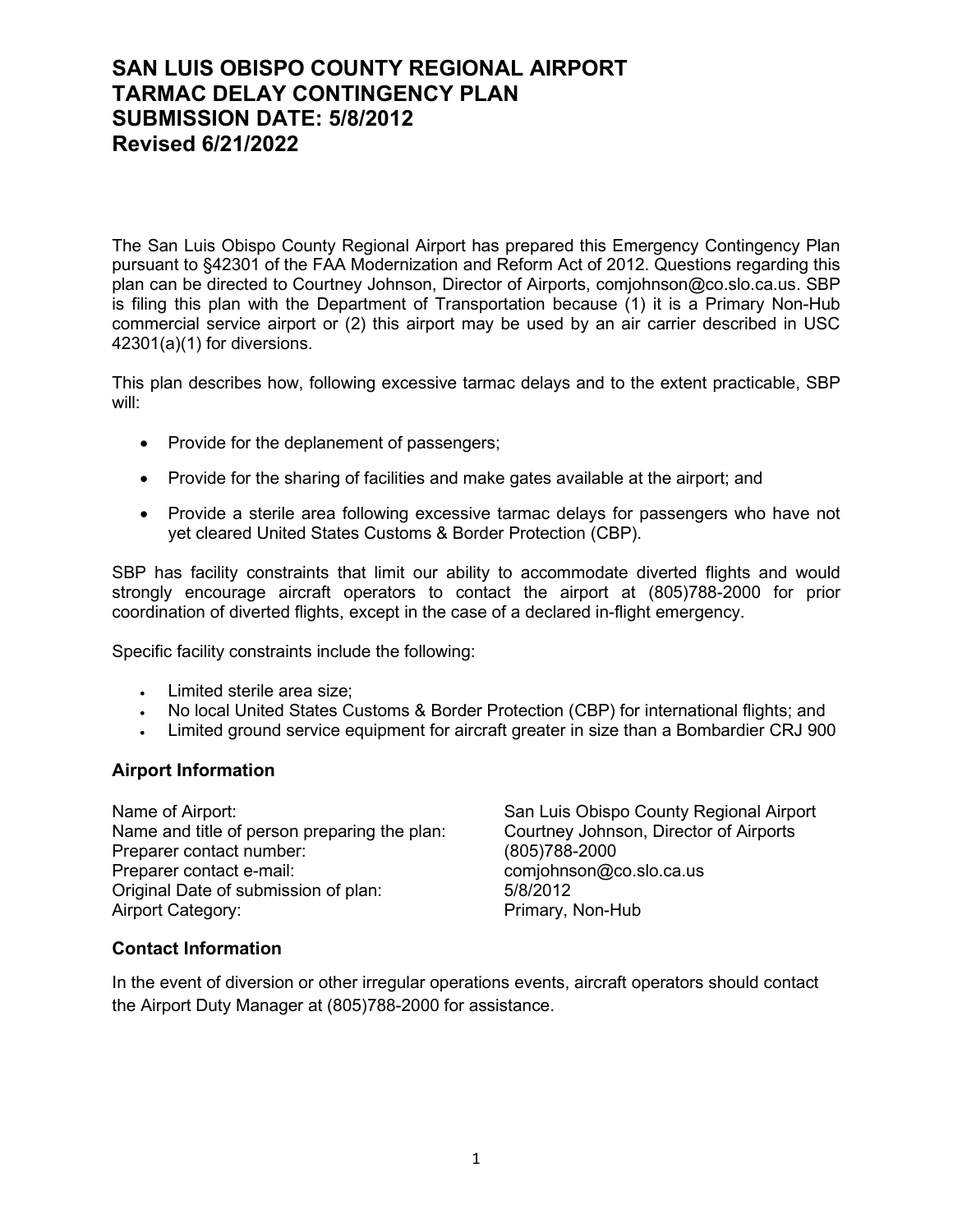# **SAN LUIS OBISPO COUNTY REGIONAL AIRPORT TARMAC DELAY CONTINGENCY PLAN SUBMISSION DATE: 5/8/2012 Revised 6/21/2022**

### **Plan to Provide for the Deplanement of Passengers Following Excessive Tarmac Delays**

Aircraft required to return to the terminal due to excessive tarmac delays may do so at any time. In most cases passengers would be allowed to deplane back into the sterile area. However, due to the limited capacity of the sterile area, it is possible this may not be feasible due to fire code and safety regulations. In cases where there is insufficient space available, resulting from other passengers occupying the sterile area, deplaning passengers would be directed into the nonsterile area of the terminal building which will require re-screening at the security checkpoint.

### **Plan to Provide for the Sharing of Facilities and Make Gates Available in an Emergency**

The gates at SBP are under common use and are controlled by the airport. In the event of an emergency and an aircraft is diverted to the airport, the sterile area and boarding gate will be made available for deplaning and/or re-boarding of passengers at the decision of SBP Airport Management.

The sterile area is limited in size in the event passengers must be deplaned. Efforts will be made to avoid placing passengers in a situation where they must be re-screened through the screening checkpoint. However, fire codes and safety regulations may necessitate passengers being directed to the non-sterile/public side of the terminal. In the event a diversion takes place after normal checkpoint operating hours, the Transportation Security Administration will be contacted for assistance in screening passengers for re-boarding.

The availability of ground servicing equipment (GSE) for diverted aircraft are limited. Two boarding bridges, owned by the airport, are available**.** The airport is primarily equipped to accommodate regional aircraft such as the Embraer ERJ 175, Bombardier CRJ 200, CRJ 700 and CRJ 900. There is limited capability to accommodate Boeing 737 and Airbus A319 aircraft. SBP will provide a list of airlines, ground handlers, fixed base operators and others who may have the necessary equipment and personnel to safely deplane passengers to airlines as soon as practicable after receiving requests from such airlines experiencing excessive tarmac delays at the contact number listed above.

Gate podiums, ticket counters and computer systems are owned, operated and maintained by airlines. Should an airline that does not normally operate at the airport be diverted for unanticipated reasons, coordination with an on-site airline will be required. We direct our common use air carrier users to make facilities available to an air carrier seeking to deplane at a gate to the maximum extent practicable.

## **Plan to Provide a Sterile Area for Passengers Who Have Not Cleared United States Customs and Border Protection**